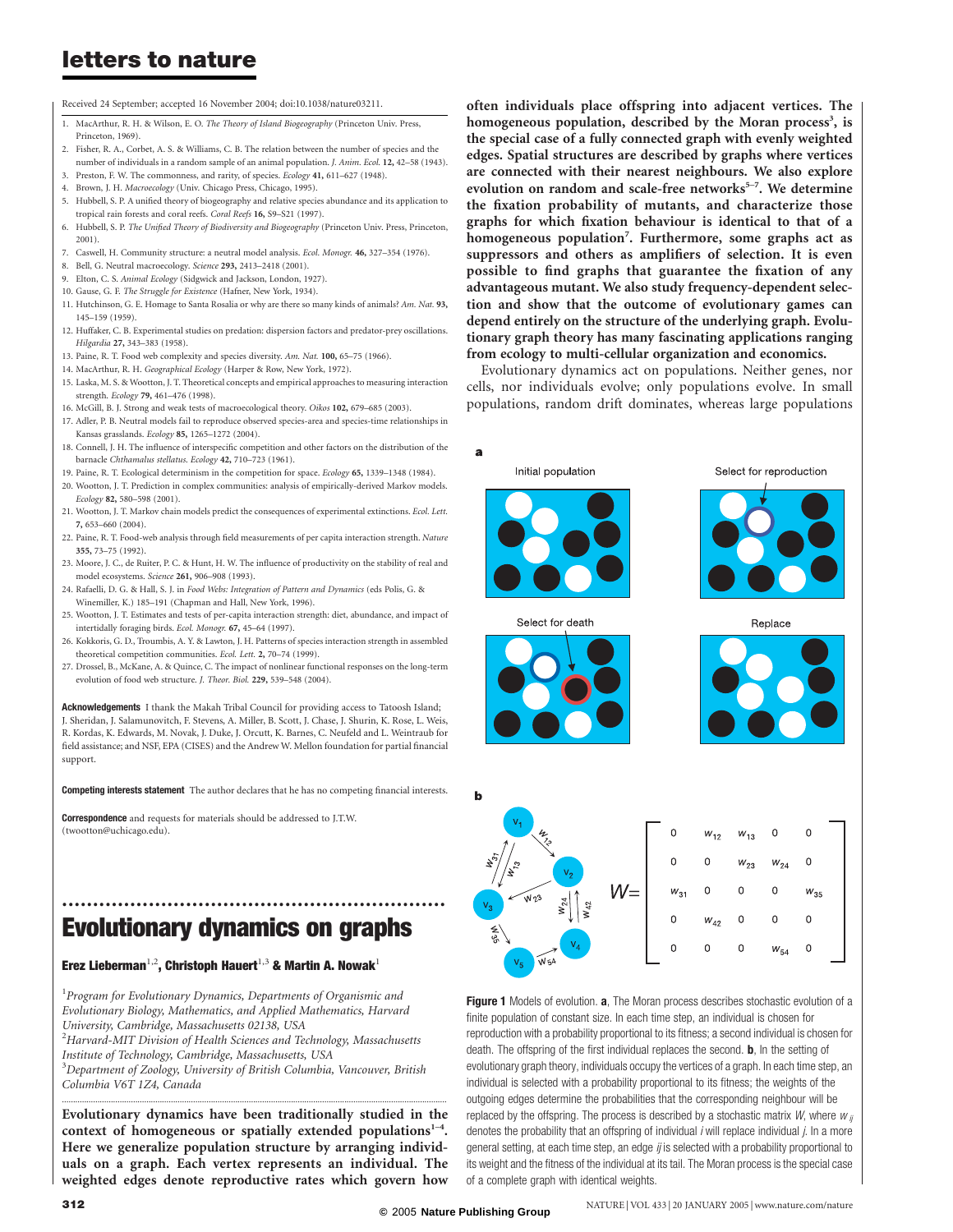are sensitive to subtle differences in selective values. The tension between selection and drift lies at the heart of the famous dispute between Fisher and Wright<sup>8-10</sup>. There is evidence that population structure affects the interplay of these forces<sup>11-15</sup>. But the celebrated results of Maruyama<sup>16</sup> and Slatkin<sup>17</sup> indicate that spatial structures are irrelevant for evolution under constant selection.

Here we introduce evolutionary graph theory, which suggests a promising new lead in the effort to provide a general account of how population structure affects evolutionary dynamics. We study the simplest possible question: what is the probability that a newly introduced mutant generates a lineage that takes over the whole population? This fixation probability determines the rate of evolution, which is the product of population size, mutation rate and fixation probability. The higher the correlation between the mutant's fitness and its probability of fixation,  $\rho$ , the stronger the effect of natural selection; if fixation is largely independent of fitness, drift dominates. We will show that some graphs are governed entirely by random drift, whereas others are immune to drift and are guided exclusively by natural selection.

Consider a homogeneous population of size N. At each time step an individual is chosen for reproduction with a probability proportional to its fitness. The offspring replaces a randomly chosen individual. In this so-called Moran process (Fig. 1a), the population size remains constant. Suppose all the resident individuals are identical and one new mutant is introduced. The new mutant has relative fitness r, as compared to the residents, whose fitness is 1. The fixation probability of the new mutant is:

$$
\rho_1 = \frac{1 - 1/r}{1 - 1/r^N} \tag{1}
$$

This represents a specific balance between selection and drift: advantageous mutations have a certain chance—but no guaran-

tee—of fixation, whereas disadvantageous mutants are likely—but again, no guarantee—to become extinct.

We introduce population structure as follows. Individuals are labelled  $i = 1, 2, ...N$ . The probability that individual i places its offspring into position *j* is given by  $w_{ii}$ .

Thus the individuals can be thought of as occupying the vertices of a graph. The matrix  $W = [w_{ij}]$  determines the structure of the graph (Fig. 1b). If  $w_{ij} = 0$  and  $w_{ji} = 0$  then the vertices *i* and *j* are not connected. In each iteration, an individual  $i$  is chosen for reproduction with a probability proportional to its fitness. The resulting offspring will occupy vertex *j* with probability  $w_{ij}$ . Note that W is a stochastic matrix, which means that all its rows sum to one. We want to calculate the fixation probability  $\rho$  of a randomly placed mutant.

Imagine that the individuals are arranged on a spatial lattice that can be triangular, square, hexagonal or any similar tiling. For all such lattices  $\rho$  remains unchanged: it is equal to the  $\rho_1$  obtained for the homogeneous population. In fact, it can be shown that if  $W$  is symmetric,  $w_{ij} = w_{ji}$ , then the fixation probability is always  $\rho_1$ . The graphs in Fig. 2a–c, and all other symmetric, spatially extended models, have the same fixation probability as a homogeneous population $17,18$ .

There is an even wider class of graphs whose fixation probability is  $\rho_1$ . Let  $T_i = \sum_i w_{ii}$  be the temperature of vertex *i*. A vertex is 'hot' if it is replaced often and 'cold' if it is replaced rarely. The 'isothermal theorem' states that an evolutionary graph has fixation probability  $\rho_1$  if and only if all vertices have the same temperature. Figure 2d gives an example of an isothermal graph where W is not symmetric. Isothermality is equivalent to the requirement that W is doubly stochastic, which means that each row and each column sums to one.

If a graph is not isothermal, the fixation probability is not given



Figure 2 Isothermal graphs, and, more generally, circulations, have fixation behaviour identical to the Moran process. Examples of such graphs include: **a**, the square lattice; **b**, hexagonal lattice; **c**, complete graph; **d**, directed cycle; and **e**, a more irregular circulation. Whenever the weights of edges are not shown, a weight of one is distributed evenly across all those edges emerging from a given vertex. Graphs like f, the 'burst', and g, the 'path', suppress natural selection. The 'cold' upstream vertex is represented in

blue. The 'hot' downstream vertices, which change often, are coloured in orange. The type of the upstream root determines the fate of the entire graph. **h**, Small upstream populations with large downstream populations yield suppressors. i, In multirooted graphs, the roots compete indefinitely for the population. If a mutant arises in a root then neither fixation nor extinction is possible.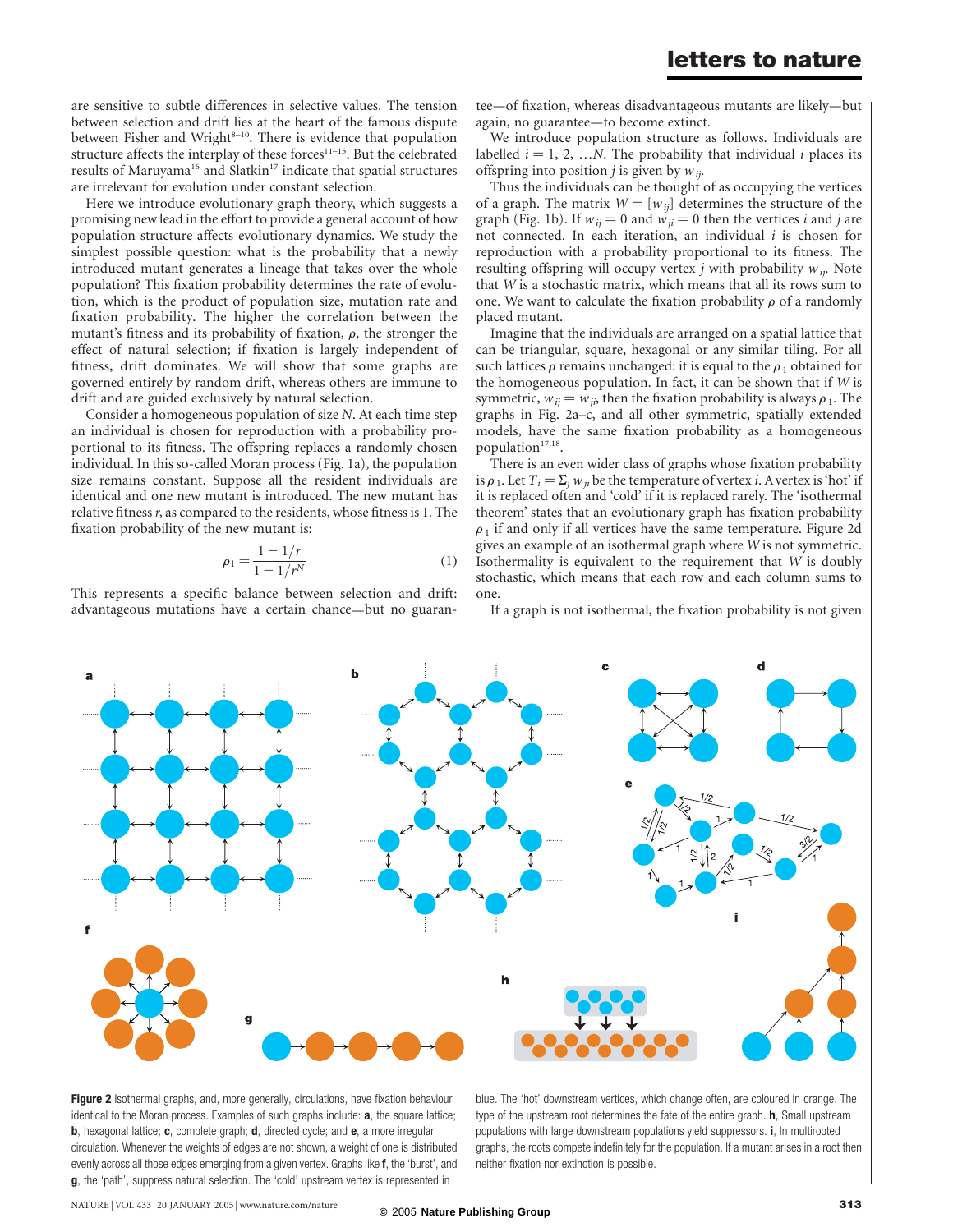by  $\rho_1$ . Instead, the balance between selection and drift tilts; now to one side, now to the other. Suppose N individuals are arranged in a linear array. Each individual places its offspring into the position immediately to its right. The leftmost individual is never replaced. What is the fixation probability of a randomly placed mutant with fitness  $r$ ? Clearly, it is  $1/N$ , irrespective of  $r$ . The mutant can only reach fixation if it arises in the leftmost position, which happens with probability  $1/N$ . This array is an example of a simple population structure whose behaviour is dominated by random drift.

More generally, an evolutionary graph has fixation probability  $1/N$  for all r if and only if it is one-rooted (Fig. 2f, g). A one-rooted graph has a unique global source without incoming edges. If a graph has more than one root, then the probability of fixation is always zero: a mutant originating in one of the roots will generate a lineage which will never die out, but also never fixate (Fig. 2i). Small upstream populations feeding into large downstream populations are also suppressors of selection (Fig. 2h). Thus, it is easy to construct graphs that foster drift and suppress selection. Is it possible to suppress drift and amplify selection? Can we find structures where the fixation probability of advantageous mutants exceeds  $\rho_1$ ?

The star structure (Fig. 3a) consists of a centre that is connected with each vertex on the periphery. All the peripheral vertices are connected only with the centre. For large N, the fixation probability

of a randomly placed mutant on the star is  $\rho_2 = \frac{1 - 1}{r^2}/\frac{1 - 1}{2}$  $1/r^{2N}$ ). Thus, any selective difference r is amplified to  $r^2$ . The star acts as evolutionary amplifier, favouring advantageous mutants and inhibiting disadvantageous mutants. The balance tilts towards selection, and against drift.

The super-star, funnel and metafunnel (Fig. 3) have the amazing property that for large N, the fixation probability of any advantageous mutant converges to one, while the fixation probability of any disadvantageous mutant converges to zero. Hence, these population structures guarantee fixation of advantageous mutants however small their selective advantage. In general, we can prove that for sufficiently large population size  $N$ , a super-star of parameter  $K$ satisfies:

$$
\rho_K = \frac{1 - 1/r^K}{1 - 1/r^{KN}}
$$
\n(2)

Numerical simulations illustrating equation (2) are shown in Fig. 4a. Similar results hold for the funnel and metafunnel. Just as onerooted structures entirely suppress the effects of selection, super-star structures function as arbitrarily strong amplifiers of selection and suppressors of random drift.

Scale-free networks, like the amplifier structures in Fig. 3, have most of their connectivity clustered in a few vertices. Such networks are potent selection amplifiers for mildly advantageous mutants (r



**Figure 3** Selection amplifiers have remarkable symmetry properties. As the number of 'leaves' and the number of vertices in each leaf grows large, these amplifiers dramatically increase the apparent fitness of advantageous mutants: a mutant with fitness  $r$  on an amplifier of parameter K will fare as well as a mutant of fitness  $r<sup>K</sup>$  in the Moran process. **a**, The star structure is a  $K = 2$  amplifier. **b**-**d**, The super-star (**b**), the funnel (**c**) and the

metafunnel ( $d$ ) can all be extended to arbitrarily large K, thereby guaranteeing the fixation of any advantageous mutant. The latter three structures are shown here for  $K = 3$ . The funnel has edges wrapping around from bottom to top. The metafunnel has outermost edges arising from the central vertex (only partially shown). The colours red, orange and blue indicate hot, warm and cold vertices.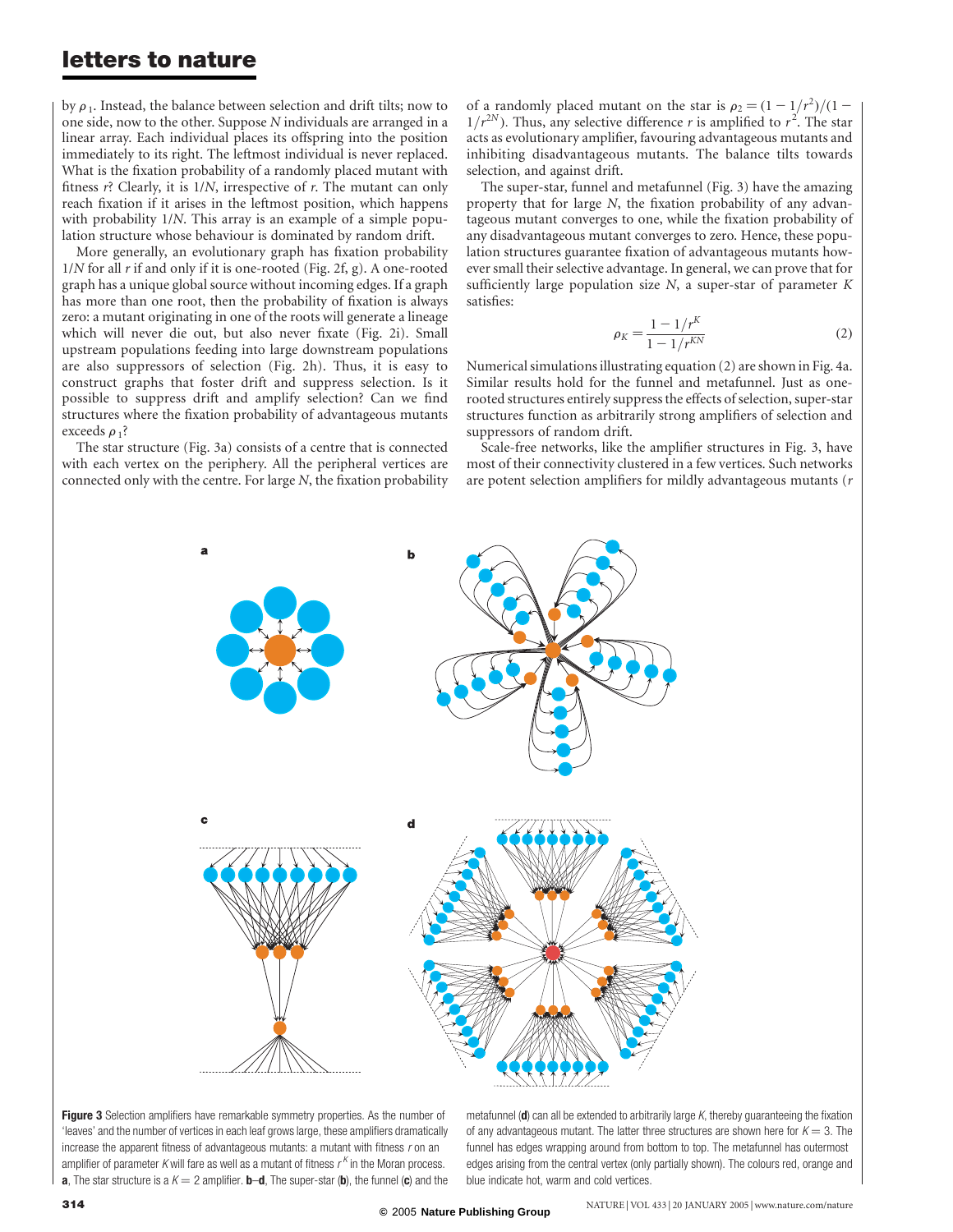close to 1), and relax to  $\rho_1$  for very advantageous mutants ( $r \gg 1$ ) (Fig. 4b).

Further generalizations of evolutionary graphs are possible. Suppose in each iteration an edge  $i$  is chosen with a probability proportional to the product of its weight,  $w_{ij}$  and the fitness of the individual  $i$  at its tail. In this case, the matrix  $W$  need not be stochastic; the weights can be any collection of non-negative real numbers.



Figure 4 Simulation results showing the likelihood of mutant fixation. a, Fixation probabilities for an  $r = 1.1$  mutant on a circulation (black), a star (blue), a  $K = 3$  superstar (red), and a  $K = 4$  super-star (yellow) for varying population sizes N. Simulation results are indicated by points. As expected, for large population sizes, the simulation results converge to the theoretical predictions (broken lines) obtained using equation (2). b, The amplification factor K of scale-free graphs with 100 vertices and an average connectivity of 2m with  $m = 1$  (violet),  $m = 2$  (purple), or  $m = 3$  (navy) is compared to that for the star (blue line) and for circulations (black line). Increasing  $m$  increases the number of highly connected hubs. Scale-free graphs do not behave uniformly across the mutant spectrum: as the fitness r increases, the amplification factor relaxes from nearly 2 (the value for the star) to circulation-like values of unity. All simulations are based on 10<sup>4</sup>–10<sup>6</sup> runs. Simulations can be explored online at http://www.univie.ac.at/ virtuallabs/.

Here the results have a particularly elegant form. In the absence of upstream populations, if the sum of the weights of all edges leaving the vertex is the same for all vertices—meaning the fertility is independent of position—then the graph never suppresses selection. If the sum of the weights of all edges entering a vertex is the same for all vertices—meaning the mortality is independent of position—then the graph never suppresses drift. If both these conditions hold then the graph is called a circulation, and the structure favours neither selection nor drift. An evolutionary graph has fixation probability  $\rho_1$  if and only if it is a circulation (see Fig. 2e). It is striking that the notion of a circulation, so common in deterministic contexts such as the study of flows, arises naturally in this stochastic evolutionary setting. The circulation criterion completely classifies all graph structures whose fixation behaviour is identical to that of the homogeneous population, and includes the subset of isothermal graphs (the mathematical details of these results are discussed in the Supplementary Information).

Let us now turn to evolutionary games on graphs<sup>18,19</sup>. Consider, as before, two types A and B, but instead of having constant fitness, their relative fitness depends on the outcome of a game with payoff matrix:

$$
\begin{array}{c}\nA & B \\
A & b \\
B & c & d\n\end{array}
$$

A B

In traditional evolutionary game dynamics, a mutant strategy A can invade a resident B if  $b > d$ . For games on graphs, the crucial condition for A invading B, and hence the very notion of evolutionary stability, can be quite different.

As an illustration, imagine N players arranged on a directed cycle